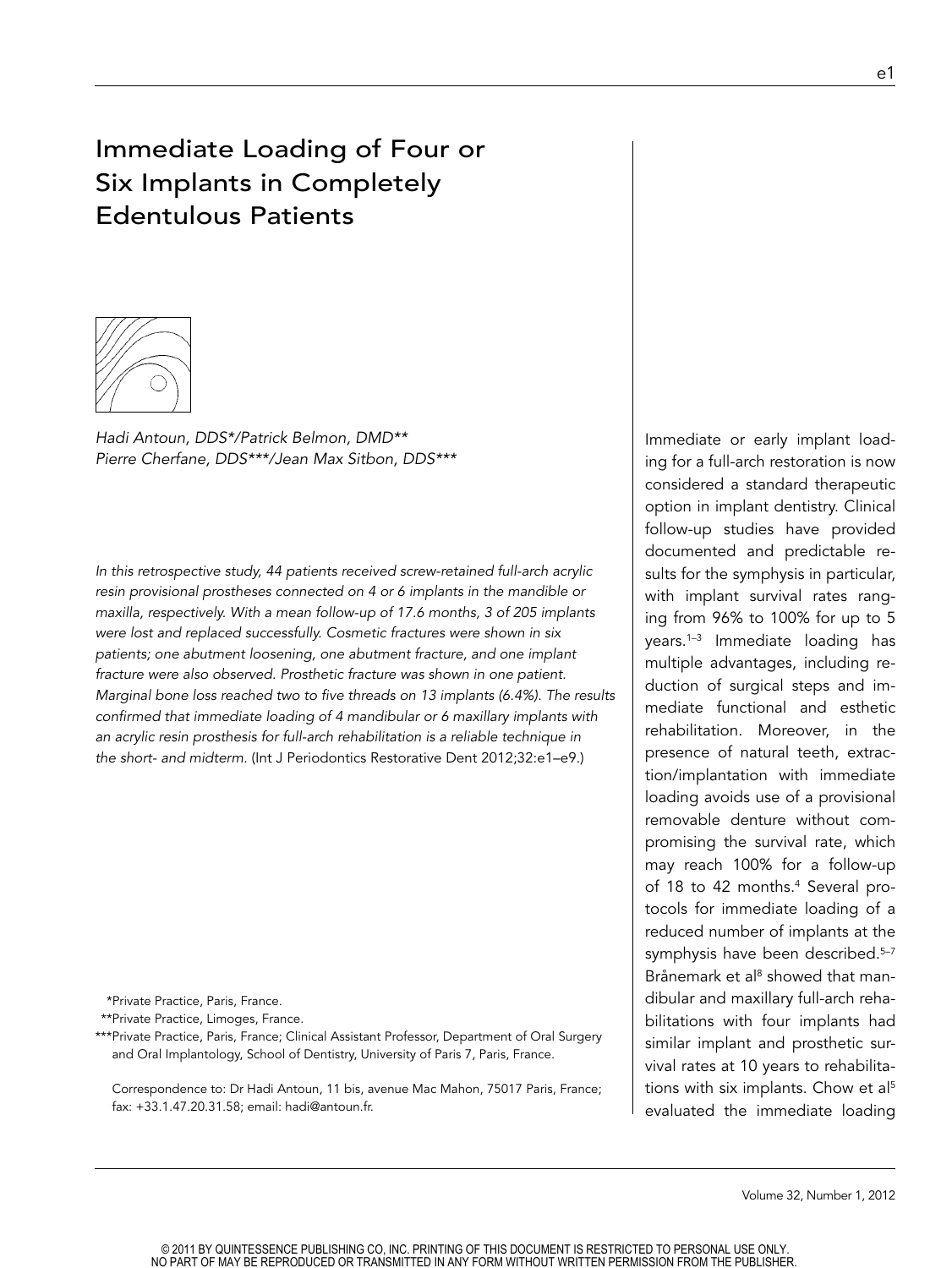

Fig 1 *A 62-year-old man presented with advanced posterior ridge resorption and two remaining incisal roots in the mandible. The patient had a removable prosthesis.*



Fig 2 *Initial panoramic radiograph showing sufficient bone height at the symphysis region.* 

of four implants at the symphysis with a success rate of 98% for up to 30 months. Maló et al<sup>6</sup> proposed the "all-on-four" concept for immediate loading of four implants at the symphysis by tilting the most distal implants posteriorly. The survival rate of 176 implants varied between 96% and 98% at 1 year for implants placed in fresh or healed extraction sites, respectively. Tilted implants allow optimal stress distribution along the arch.<sup>9,10</sup> Furthermore, the survival rate of tilted implants is comparable to standard implants.11–14 According to Eger et al,15 there are no significant differences between angled abutments that restore the implant inclination and axial abutments after a 3-year follow-up.

The aim of this retrospective study was to evaluate immediate loading using the "all-on-four" and "all-on-six" concepts of four implants in the mandible and six implants in the maxilla using an acrylic prosthesis consisting of 12 teeth.

## Method and materials

#### *Design and experimental plan*

This retrospective study evaluated the implant and prosthetic survival rates as well as the satisfaction in patients referred for full-arch maxillary or mandibular rehabilitation using the "all-on-four" or "all-on-six" concept.<sup>6,7</sup>

Men and women older than 18 years of age with favorable medical conditions for dental implantation were treated between September 2004 and May 2005. The maxilla or mandible had to be fully edentulous or in preparation for full extraction and without major bone pathology. Patients had to have a favorable occlusal context (restriction to Angle Class I and II). Patients were in overall good anatomical and psychologic conditions.

All patients were informed about the surgical technique and instructed on food intake and masticatory precautions, ie, avoiding hard foods to prevent mechanical

stress during the 6 weeks following placement of the implants. Semiliquid food was encouraged.

# *Implant placement and prostheses*

Implant surgery was performed by two investigators according to the protocol described by Maló et al<sup>6,7</sup> using Brånemark TiUnite implants (Nobel Biocare). The surgical and prosthetic steps are illustrated in the treatment of an edentulous mandible (Figs 1 and 2). The most posterior implants were tilted distally to improve implant distribution and to avoid the mental foramen (Fig 3). Multiunit abutments (MUAs; Nobel Biocare) were placed immediately the day of surgery. Straight abutments or 17-degree angled abutments could be chosen for anterior implants, and 17- or 30-degree angled abutments could be selected for posterior implants. The prosthetic portion was accomplished by the patients' dental practitioners.

The International Journal of Periodontics & Restorative Dentistry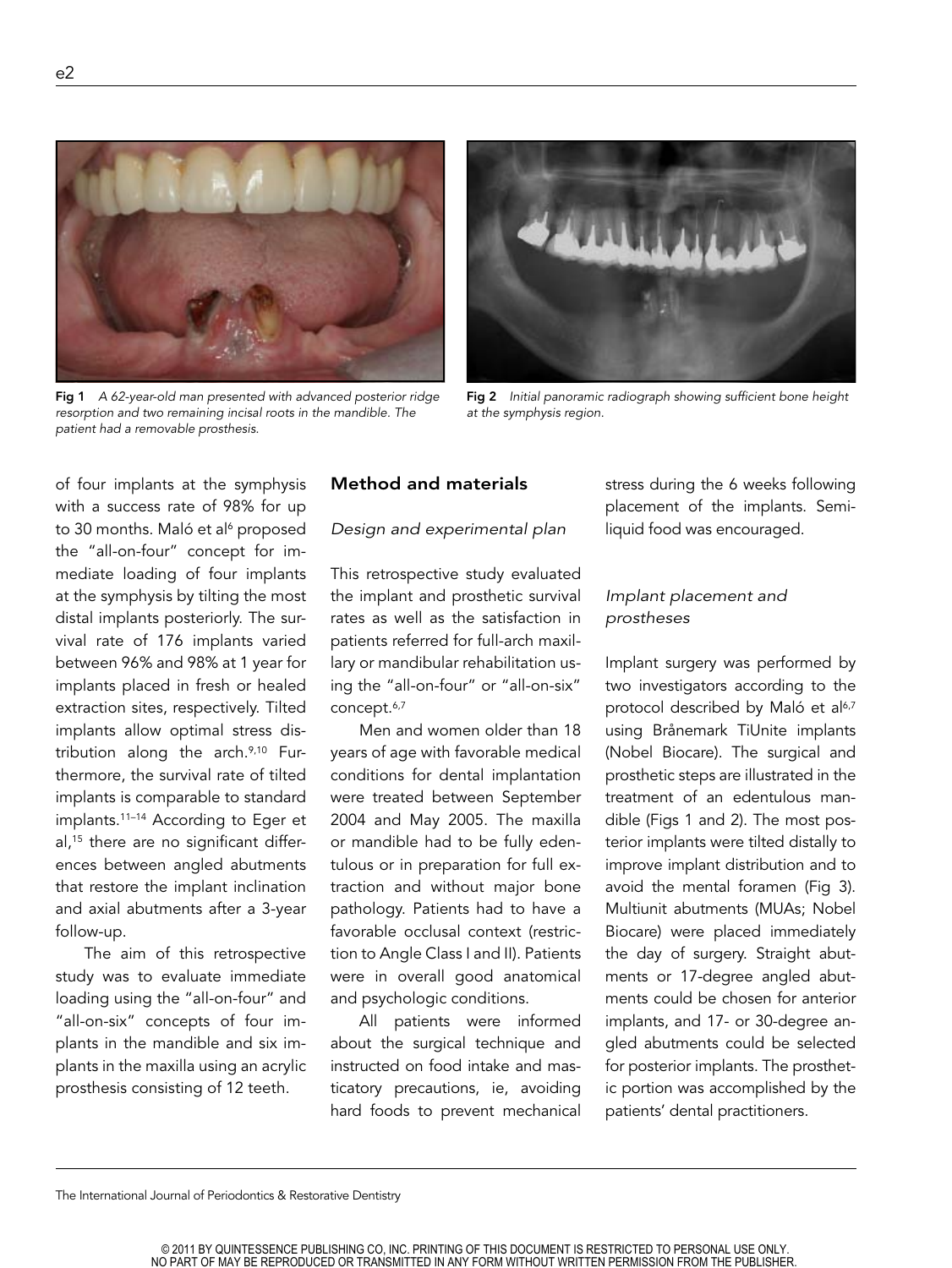

Fig 3 (left) *The remaining incisor roots were extracted, the alveolar ridge was leveled, and the implant sites were prepared. Direction indicators show the tilting of the most distal implants.* 

Fig 4 (right) *Titanium provisional copings were connected to the MUAs through the patient's removable prosthesis.*

Fig 5 (left) *The removable prosthesis was converted to an immediate acrylic resin FPD by the laboratory technician in a few hours. Note the optimized implant distribution. Prosthetic screws were then tightened to 15 Ncm.*

Fig 6 (right) *Clinical view just before suture removal at 1 week after implant placement.*

Fig 7 (left) *Composite teeth (Cerapearl, Klema Dental Produkte) applied over a Procera titanium framework (Nobel Biocare). Acrylic resin gingiva was used to compensate for bone resorption.* 

Fig 8 (right) *Clinical view indicating sufficient space between the FPD and gingiva to allow for adequate oral hygiene maintenance. The patient's initial occlusal scheme was adopted for final occlusion.*







Impression copings for the open tray technique or provisional titanium copings were placed, and the flap was sutured (Fig 4). Impressions and maxillomandibular relations were obtained using the patient's complete denture or its replica. Denture stability was checked initially. When titanium provisional copings were used, they were fixed with acrylic resin through the patient's complete denture. This removable prosthesis served as a fixed prosthetic basis after conversion in the laboratory (Fig 5). A screw-retained full-arch acrylic prosthesis was connected on four or six

implants a few hours after surgery or within the following 2 days.

The patient had to visit his or her dental practitioner 1 week, 2 weeks, 1 month, and 3 months after denture insertion for occlusal adjustment. A visit was scheduled at the surgical center 1 week after implant placement for suture removal (Fig 6), at 4 months postrestoration, at definitive prosthesis insertion, and every year thereafter. At 4 months, a panoramic radiograph was taken, and the provisional fixed partial denture (FPD) was removed to check implant osseointegration. All abutments were

retightened to 15 or 35 Ncm for angled or straight abutments, respectively. The definitive FPD was produced, which consisted of a veneer FPD (ceramic buildup on a gold alloy base) or composite teeth applied on a titanium base (Fig 7) manufactured using computeraided design/computer-assisted manufacturing technology. The definitive prosthesis was tightened to 15 Ncm (Fig 8). Crestal bone level was monitored using panoramic radiographs at implant insertion, 4 months postrestoration, definitive prosthesis placement, and every year thereafter (Fig 9).

© 2011 BY QUINTESSENCE PUBLISHING CO, INC. PRINTING OF THIS DOCUMENT IS RESTRICTED TO PERSONAL USE ONLY. NO PART OF MAY BE REPRODUCED OR TRANSMITTED IN ANY FORM WITHOUT WRITTEN PERMISSION FROM THE PUBLISHER.

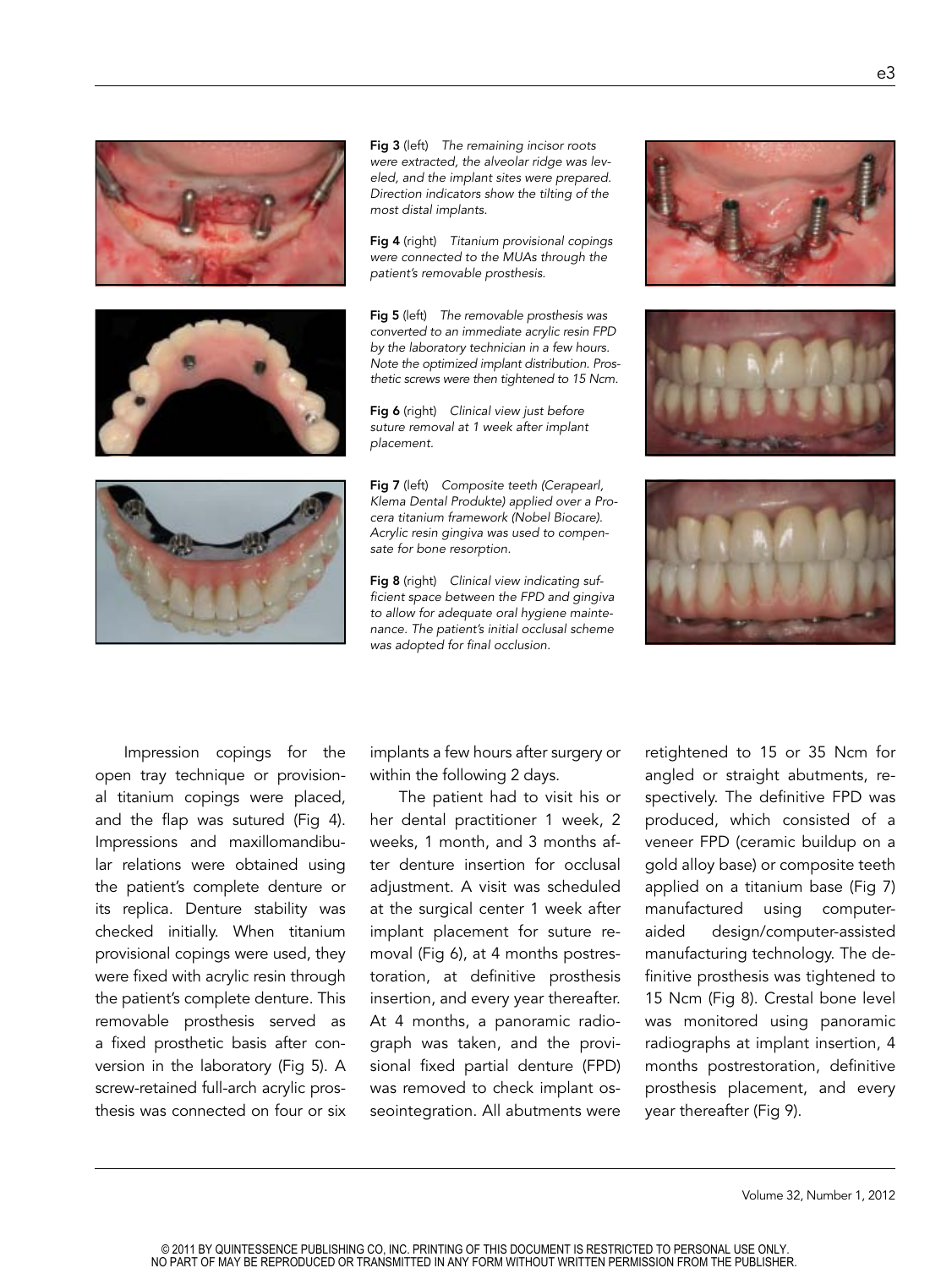

Fig 9 *Panoramic radiograph at 12 months after implant placement showing the definitive FPD. Note the crestal bone stability.* 

#### *Assessments*

Implant survival, prosthesis stability, marginal bone loss at the implant-abutment junction in mesial and distal sites, and treatment complications were determined at the last follow-up visit. Patients' satisfaction with esthetics, chewing, and comfort were recorded on a visual analog scale (0 to 10) before intervention and at the last follow-up visit.

#### *Data management and statistics*

Data including questionnaires were directly recorded in Excel (Microsoft) files by the principal investigator. Implant survival was assessed after removing the prosthesis. Success was defined as fulfilling all of the following criteria: clinically immobile implant, no pain or sign of infection of the bone and periimplant soft tissues, no peri-implant radiolucency, and no paresthesia or neuropathy. Pain or infection

disappearing for any reason was classified as a complication, not as implant failure. Prosthetic survival rates were calculated for all prostheses placed, even in cases of implant failure.

#### Results

# *Patient and implant characteristics*

Forty-four patients (32 women, 12 men) between 51 and 94 years of age (mean, 70 years) were treated for full-arch rehabilitation. Ten patients (23%) were current smokers. A total of 202 implants were placed in the mandible ( $n = 124$ ) and maxilla (n = 78). The "all-on-6" maxillary restoration was performed in 13 (30%) patients, and the "all-on-4" mandibular restoration in 31 patients (70%). Of the 202 implants, 24 (12%) were placed in fresh extraction sites in 7 patients (16 mandibular implants, 8 maxillary implants). In addition, 3 implants

were replaced during the follow-up because of implant loss (1 maxillary implant, 2 mandibular implants). Thus, a total of 205 implants were placed during this study.

Table 1 shows the lengths and diameters of the implants placed. The most frequently chosen lengths were 13 or 15 mm (92% of implants), and the most frequently chosen diameter was 4 mm (185 implants, 90%), ensuring optimal primary stability.

Follow-up ranged between 3 and 56 months, with a mean followup of 17.6 months. Twenty-six patients (121 implants, 60%) were followed for at least 13 months, and 11 patients (47 implants, 23%) for at least 25 months (Table 2).

# *Implant and prosthetic survival rates*

Three of 205 implants placed were lost during the study. One implant loss was noted at the 6-month control appointment. This occurred in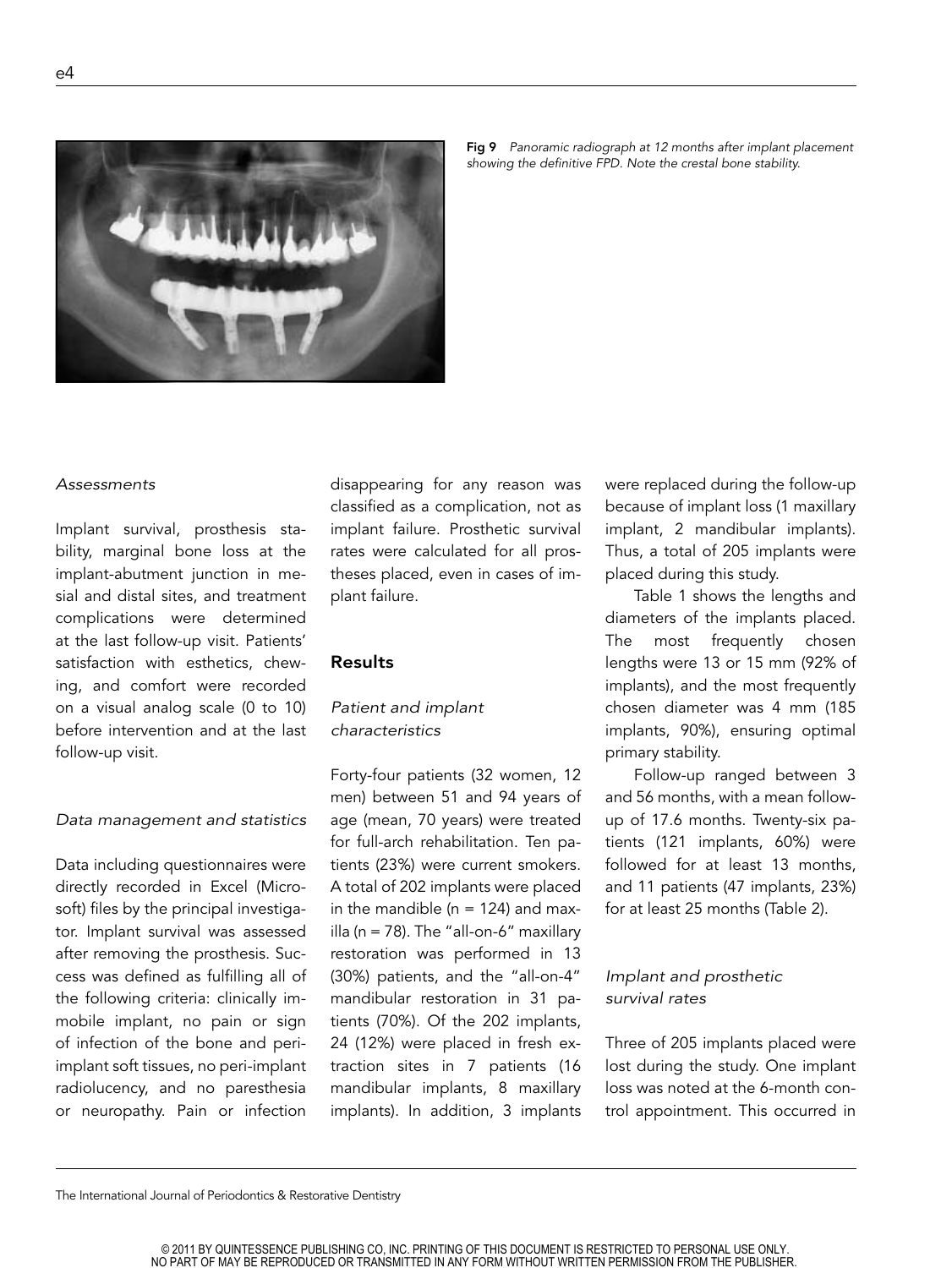| Table 1       | Distribution of implants according to length and<br>diameter |                |              |          |                |              |  |
|---------------|--------------------------------------------------------------|----------------|--------------|----------|----------------|--------------|--|
| Diameter (mm) |                                                              |                |              |          |                |              |  |
| Length (mm)   |                                                              | 3.35           | 3.75         | 4        | 5              | Total $(\%)$ |  |
| 10            |                                                              | $\mathbf 0$    | $\Omega$     | 3        | $\mathbf{0}$   | 3(1)         |  |
| 11.5          |                                                              | $\Omega$       | $\mathbf{0}$ | 11       | $\overline{2}$ | 13(6)        |  |
| 13            |                                                              | $\overline{2}$ | 11           | 72       |                | 86 (42)      |  |
| 15            |                                                              | $\Omega$       | 4            | 99       | $\mathbf{0}$   | 103 (50)     |  |
| Total (%)     |                                                              | 2(1)           | 15(7)        | 185 (90) | 3(1)           | 205 (100)    |  |

| Table 2                | <b>Patient and implant follow-up</b> |                |          |           |              |                 |             |
|------------------------|--------------------------------------|----------------|----------|-----------|--------------|-----------------|-------------|
|                        |                                      | Follow-up (mo) |          |           |              |                 |             |
|                        |                                      | $3 - 6$        | $7 - 12$ | $13 - 18$ | $19 - 24$    | $25 - 36$       | $37 - 56$   |
| No. of patients        |                                      | 11             |          | 9         | 6            | 8               | 3           |
| No. of implants        |                                      | 48             | 32       | 44        | 30           | 31 <sup>†</sup> | $15*$       |
| Implants replaced*     |                                      | 1 <sup>†</sup> | 0        | $\Omega$  | $\mathbf{0}$ | 1 <sup>‡</sup>  | $\mathbf 0$ |
| Implants evaluated (%) |                                      | 49 (24)        | 32(16)   | 44 (22)   | 30(15)       | 32(16)          | 15(7)       |

\*In all, 3 implants were lost in 2 patients. Two implants were lost consecutively in the same site.

†Patient had 4 implants and showed an implant fracture at 21 months of follow-up. The implant was replaced immediately. At the 3-month control, the<br>replaced implant failed to osseointegrate and was successfully replaced 3 30-month follow-ups.

‡ Patient lost 1 of 6 implants. The replaced implant follow-up was 34 months, while the other 5 implants had a 44-month follow-up.

a 61-year-old female smoker undergoing hormonal replacement therapy. She was included for maxillary arch rehabilitation using the "all-on-6" procedure. A periimplant graft at the location of the lost implant was then performed. The length and diameter of the implant selected were 15 and 4 mm, respectively. Replacement of this implant was successful. Another patient complained of prosthesis mobility at 21 months after implant placement. The acrylic resin at the

mandibular left second premolar site was obviously fractured, and the panoramic radiograph revealed implant fracture at that location. The implant was retrieved and immediately replaced with a  $4 \times 13$ -mm implant and a 30-degree angulated abutment without immediate loading. At the 3-month control visit, the replaced implant had failed to osseointegrate and was retrieved. After 3 months of site healing, a  $4 \times 13$ -mm implant was placed, and a 30-degree angled MUA was

torqued to 15 Ncm. Three months later, osseointegration was judged successful. There was one other acrylic resin failure in this patient during the follow-up; immediate acrylic resin should be replaced by a veneer FPD during the first year after the first 4 months of healing. The implant survival rate was 98.5% (202 of 205 implants), and the prosthetic survival rate was 97.7% (43 of 44 patients).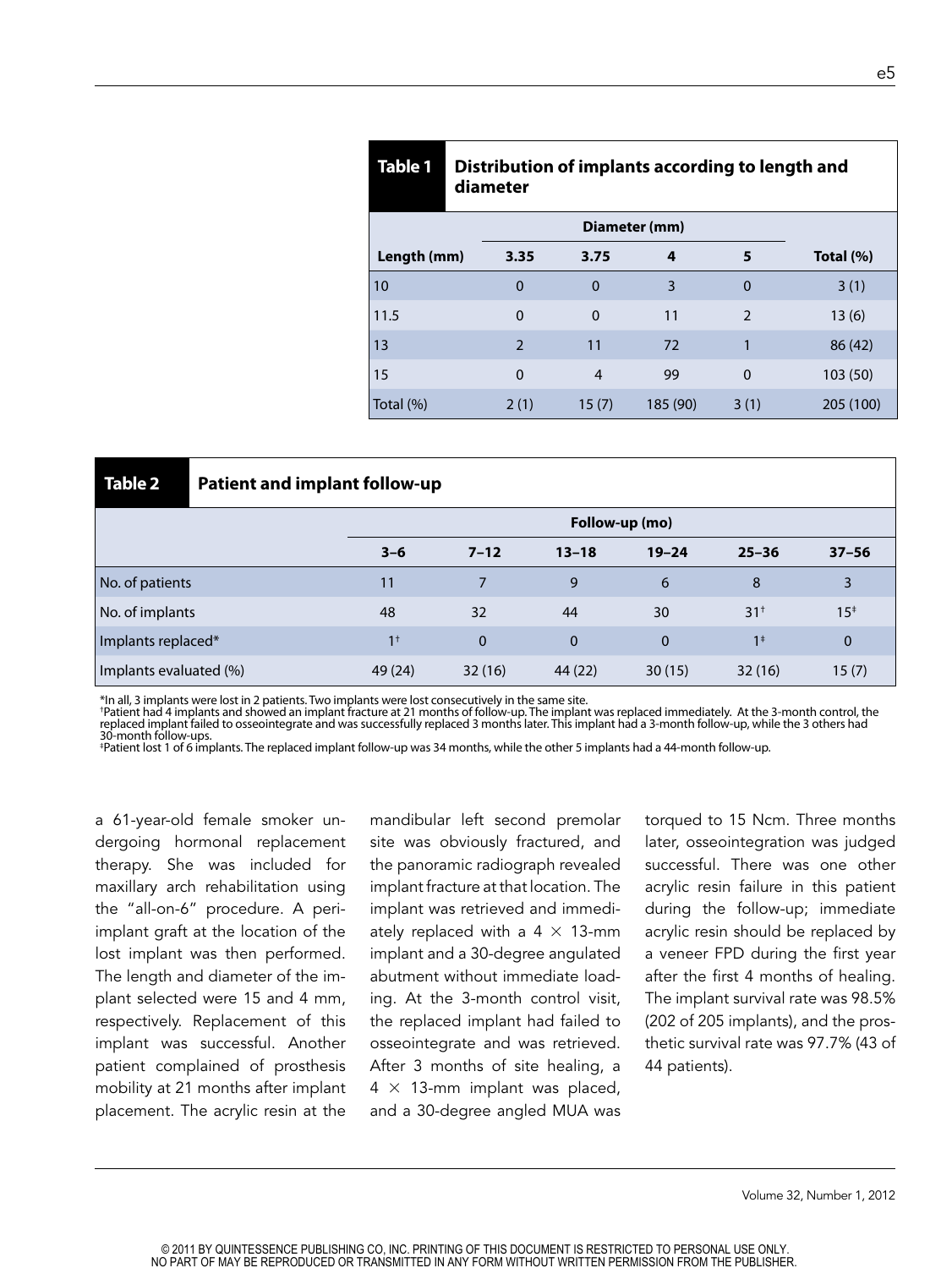| Table 3                                                 | <b>No. of complications</b>                 |       |      |  |  |
|---------------------------------------------------------|---------------------------------------------|-------|------|--|--|
|                                                         | Abutment loosening (per successful implant) | 1/202 | 0.5% |  |  |
| Cosmetic fracture (per prosthesis)<br>6/44<br>13.6%     |                                             |       |      |  |  |
| Prosthetic fracture (per prosthesis)<br>2.3%<br>1/44    |                                             |       |      |  |  |
| Abutment fracture (per implant)                         | 1/205                                       | 0.5%  |      |  |  |
| Osseointegration failure (per implant)<br>2/205<br>1.0% |                                             |       |      |  |  |
|                                                         | Implant fracture (per implant)              | 1/205 | 0.5% |  |  |

#### *Prosthetic complications*

Minor prosthetic complications were observed at the follow-up visits (Table 3). Six patients (13.6%) had cosmetic fractures. One abutment loosening was observed in one implant and one abutment fracture in another implant.

### *Bone loss*

Marginal bone loss was observed using panoramic radiographs (Table 4). Ninety-five of 202 implants (47.0%) exhibited no marginal bone loss, 94 implants (46.5%) presented bone recession reaching the first thread, and 13 implants (6.5%) showed bone loss of 2 to 5 threads. Most of the bone loss was observed during the first year of follow-up.

Implantation in fresh extraction sockets seems not to influence bone loss (bone loss in 16 of 24 implants; 12 implants reached the first thread, 1 implant reached 2 threads, 2 implants reached 3 threads, and 1 implant reached 5 threads).

## *Patient satisfaction*

Patient satisfaction was determined in 40 of 44 patients. Overall, patients were satisfied to very satisfied with the procedure. They described significant improvements in esthetics, chewing ability, and overall comfort (Table 5). Pain, swelling, and hematoma were unpleasant for 20.0%, 32.5%, and 52.5% of patients, respectively. All patients except one declared they would recommend or strongly recommend this treatment to other people.

#### Discussion

This retrospective study confirmed that immediate loading of fixed provisional acrylic resin prostheses, using four mandibular or six maxillary implants, is a reliable technique for full-arch rehabilitation. The surgical and prosthetic procedures used were based on the protocol previously published by Maló et al for immediate rehabilitation of completely edentulous arches.<sup>6,7</sup>

With a mean follow-up of 17.6 months, the implant success rate was 98.5%, and the prosthetic success rate was 97.7%. Few prosthetic complications were observed. Overall, the esthetic and functional outcomes were good to very good, as assessed by the patients. There was no significant bone loss except in one patient.

These success rates are in line with the data published by Maló et  $a^{6,7}$  with 4 maxillary implants supporting fixed, full-arch acrylic resin prostheses in the mandible (cumulative survival rate, 97% up to 3 years) and maxilla (1-year cumulative survival rate, 98%). Chow et al<sup>5</sup> reported 2 of 123 implants failed in the mandible using immediate loading of a fixed provisional prosthesis with a minimal number of implants during a follow-up of 3 to 30 months, ie, a cumulative survival rate of 98%. The prosthetic survival rate in the studies by Maló et al<sup>6,7</sup> was 100%, indicating that despite implant failure, all provisional acrylic resin prostheses may survive on the remaining implants.

e6

The International Journal of Periodontics & Restorative Dentistry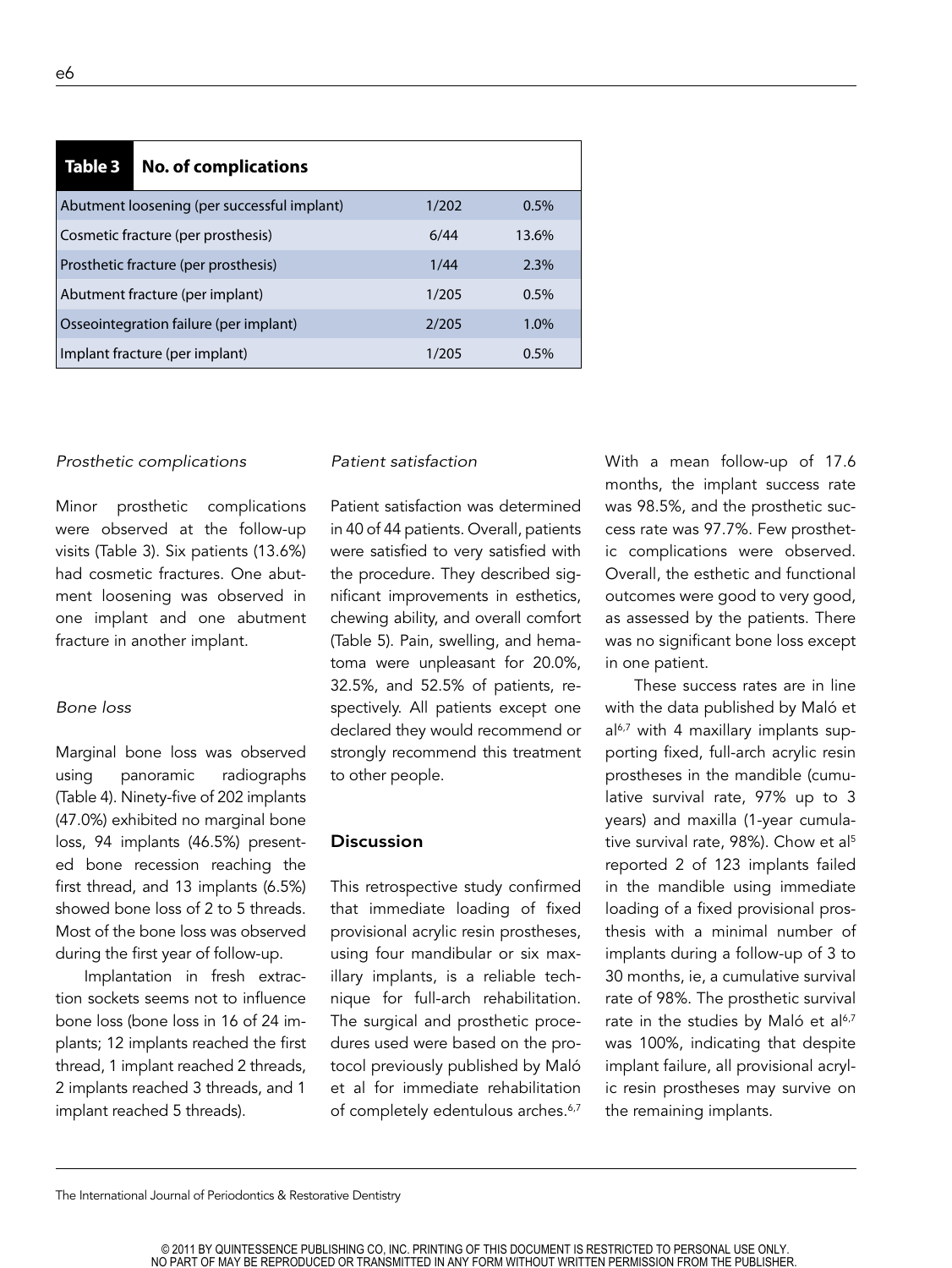| Table 4        | Bone loss: Number of implants and observations according to follow-up |                            |              |              |                |                |              |
|----------------|-----------------------------------------------------------------------|----------------------------|--------------|--------------|----------------|----------------|--------------|
| No. of exposed |                                                                       | Duration of follow-up (mo) |              |              |                |                |              |
| threads        | $3 - 6$                                                               | $7 - 12$                   | $13 - 18$    | $19 - 24$    | $25 - 36$      | $37 - 56$      | Total $(\%)$ |
| $\overline{0}$ | 9                                                                     | 16                         | 30           | 11           | 16             | 13             | 95 (47.0)    |
|                | 40                                                                    | 16                         | 14           | 12           | 11             |                | 94 (46.5)    |
| $\overline{2}$ | $\mathbf 0$                                                           | $\mathbf 0$                | $\mathbf 0$  |              | 3              | $\mathbf{0}$   | 4(2.0)       |
| 3              | $\mathbf 0$                                                           | $\mathbf 0$                | $\mathbf 0$  | $\mathbf 0$  | 3              | $\overline{2}$ | 5(2.4)       |
| $\vert 4$      | $\overline{0}$                                                        | $\Omega$                   | $\mathbf{0}$ | $\Omega$     | $\overline{2}$ | $\mathbf{0}$   | 2(1.0)       |
| 5              | $\mathbf{0}$                                                          | $\mathbf{0}$               | $\mathbf 0$  | $\mathbf{0}$ | $\overline{2}$ | $\mathbf 0$    | 2(1.0)       |
| Total (%)      | 49 (24.3)                                                             | 32 (15.8)                  | 44 (21.8)    | 24(11.9)     | 37(18.3)       | 16(7.9)        | 202 (100)    |

| Table 5          | Patient satisfaction, as measured on a visual<br>analog scale* |                    |             |  |  |  |
|------------------|----------------------------------------------------------------|--------------------|-------------|--|--|--|
|                  |                                                                | Mean score (range) |             |  |  |  |
|                  |                                                                | <b>Before</b>      | After       |  |  |  |
| <b>Esthetics</b> |                                                                | $3.6(1-9)$         | $8.5(5-10)$ |  |  |  |
| Mastication      |                                                                | $3.0(0-9)$         | $8.3(6-10)$ |  |  |  |
| Comfort          |                                                                | $2.8(0-8)$         | $8.8(5-10)$ |  |  |  |

\*Scores ranged from 0 (not at all satisfied) to 10 (very satisfied).

In the present study, 3 of 205 implants were lost. One implant failure occurred approximately 6 months after immediate loading in a patient treated for a maxillary restoration. This implant was placed near the extraction site of an impacted canine. The loss of this implant was a result of osseointegration failure. In another patient, one posterior implant was fractured after an acrylic fracture that had lasted for several weeks. The patient delayed veneer placement, and the immediate acrylic resin degraded over time until it fractured 21 months later. The lost implant was separately loaded for several weeks and finally fractured. The first implant replacement failed because of lack of osseointegration but was replaced successfully.

All patients included in this study were apparently in good anatomical and psychologic conditions. A favorable occlusal context was required. Otherwise, patients with uncontrolled diabetes, immu-

nodepressed patients, or pregnant women were excluded from the rehabilitation procedure. In other reports, implant loss mainly occurred during the first 6 months after loading. The cause of failure is generally related to the patients' conditions (bruxism, excessive bone resorption). Bone quality is a prerequisite for initial implant stability, and thereby for immediate function. In this study, all implants were placed at the symphysis or the premaxilla, where bone is frequently found in

© 2011 BY QUINTESSENCE PUBLISHING CO, INC. PRINTING OF THIS DOCUMENT IS RESTRICTED TO PERSONAL USE ONLY. NO PART OF MAY BE REPRODUCED OR TRANSMITTED IN ANY FORM WITHOUT WRITTEN PERMISSION FROM THE PUBLISHER.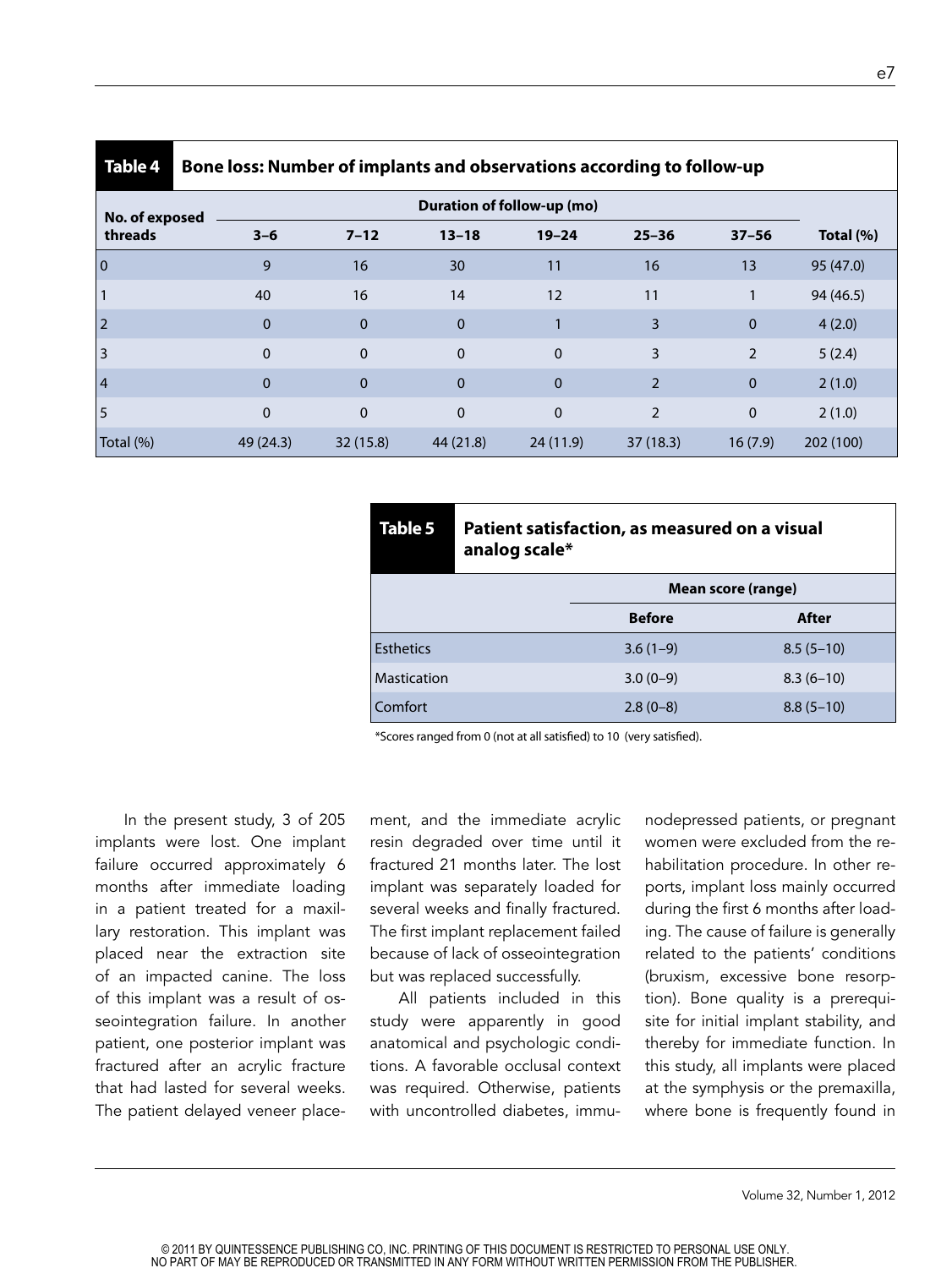sufficient quantity and good quality. Infection, particularly in fresh sockets, may also be responsible for implant failure. In this study, 24 of 205 (11.7%) implants were placed in extraction sites. None of these implants were lost. This supports other published results<sup>5-7</sup> suggesting that immediate extraction/implantation in fresh extraction sites is not more sensitive to early implant loss.

No postsurgery complications were reported, and only one problem with prosthetic stability was noted during the follow-up. Six patients (13.6%) needed additional prosthodontic treatment as a result of cosmetic fractures. In addition, one abutment loosening was reported in one patient, and one abutment fracture in another. This confirmed that acrylic resin prostheses placed within a few hours after surgery for immediate loading on tilted implants can be used efficiently in the short term with limited associated fractures. The distal position of posterior implants probably resulted in reduced mechanical stress to the prosthesis.

The only peri-implant problem recorded during the study was paresthesia in one patient. Otherwise, there was no inflammation, infection, or pain reported at the clinical examination. This confirmed previous results suggesting that angled abutments do not necessarily promote peri-implant mucosal or osseous problems.11

Although marginal bone loss was observed in approximately half of all implants, it was limited to

the first thread in more than 90% of cases. Of note, however, is that bone loss was mainly related to one patient: A 50-year-old male smoker (one to five cigarettes per day) treated for a mandibular restoration, with an implant of 4-mm diameter and 15-mm length, had five mesial threads exposed 1 year after loading. Other studies also reported minimal marginal bone loss after 1 to 3 years of follow-up.<sup>5-7</sup> In this study, immediate implant placement after extraction seems to not influence bone loss.

The questions raised by the immediate loading procedure essentially concerned the impact of tilting on the biomechanical strength of the implants, the reliability of angled abutments, and the number of implants in completely edentulous patients.

Laboratory experiments and theroretic calculations suggest that tilted implants may increase the stress to bone while remaining within physiologic limits.<sup>16,17</sup> These studies were performed on single implants. During loading, a tilted single implant may be subjected to bending and shearing stresses, leading to increased marginal bone stress. However, when the implant is part of a full-arch prosthetic restoration, the distribution of the implants and rigidity of the prosthesis should likely reduce the bending of the implant.<sup>13</sup> There are many advantages for posterior implant tilting in distal regions of the mandible or maxilla, including short cantilever length and better implant distribution for optimal

prosthetic support. Tilting implants allows the avoidance of anatomical landmarks, such as the mandibular foramina and maxillary sinuses. The possibility of using longer implants also allows for good cortical anchorage. This reduced the maximum cantilever length to one tooth, resulting in reduced mechanical stress to the prosthesis.13

Angled abutments are used to redirect the screw access channels for implants that were unfavorably inclined. Experimental measurements carried out by Hoshi et al<sup>18</sup> suggest that the mechanical properties of angled abutments are improved compared with standard abutments. The stress values in the implant components for angled abutments (17 degrees to the vertical) placed in the mandibular posterior region were reduced by 30% in comparison with standard abutments. Cyclic loading tests showed that the release torque of the screw was significantly greater for angled abutments than for standard abutments. This confirmed previous studies suggesting no relevant physiologic or clinical differences between angled and standard abutments in terms of implant mobility, peri-implant mucosal parameters, and implant or prosthetic success rates.<sup>11,15</sup>

The use of 4 implants is considered an optimal number for full-arch prostheses.<sup>19</sup> As suggested in previous prospective and retrospective studies, increasing the number of implants does not necessarily improve implant predictability or create a better stress

The International Journal of Periodontics & Restorative Dentistry